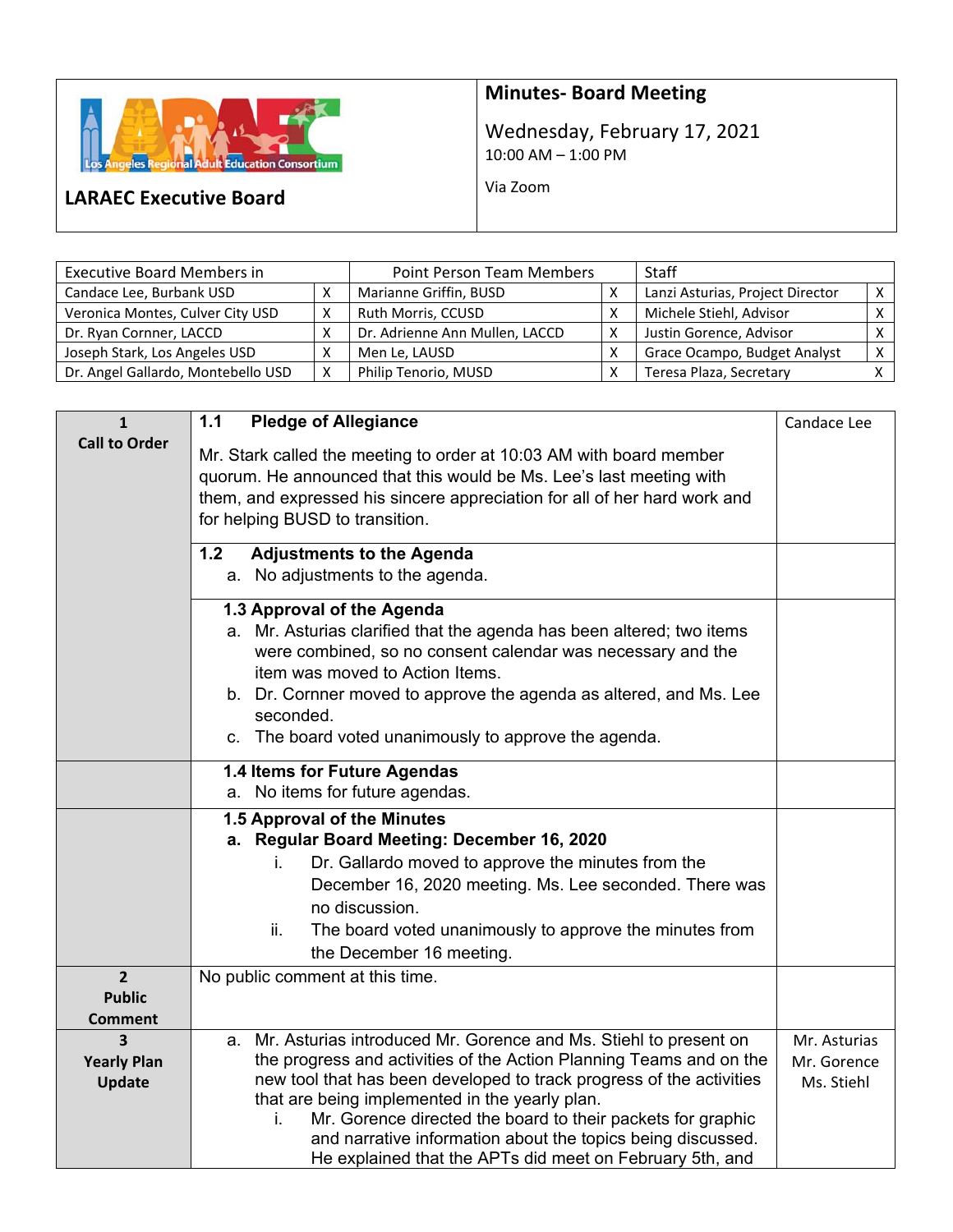|                                     |    | ii.                                                                                                                                                                                                                                                                                                                                       | they would be going through them alphabetically for<br>updates.<br>Ms. Stiehl introduced the Adults With Disabilities APT and                                                                                                                                                                                                                                                                                                                                                                               |            |
|-------------------------------------|----|-------------------------------------------------------------------------------------------------------------------------------------------------------------------------------------------------------------------------------------------------------------------------------------------------------------------------------------------|-------------------------------------------------------------------------------------------------------------------------------------------------------------------------------------------------------------------------------------------------------------------------------------------------------------------------------------------------------------------------------------------------------------------------------------------------------------------------------------------------------------|------------|
|                                     |    |                                                                                                                                                                                                                                                                                                                                           | explained their project to produce short video vignettes<br>directed specifically at teachers on how to work with<br>different populations of disabled students, to be distributed                                                                                                                                                                                                                                                                                                                          |            |
|                                     |    | iii.                                                                                                                                                                                                                                                                                                                                      | at Lunch with LARAEC events and available on the website.<br>Mr. Gorence introduced the Counseling APT which has                                                                                                                                                                                                                                                                                                                                                                                            |            |
|                                     |    |                                                                                                                                                                                                                                                                                                                                           | been focused on support for the online orientation<br>enrollment process. The presented a Personal Development<br>session at a Lunch with LARAEC event and are now taking<br>those basics and compiling them with resources and links<br>so they are available to the wider member district                                                                                                                                                                                                                 |            |
|                                     |    |                                                                                                                                                                                                                                                                                                                                           | community via the LARAEC site. They will also have<br>example onboarding processes available there.                                                                                                                                                                                                                                                                                                                                                                                                         |            |
|                                     |    | iv.                                                                                                                                                                                                                                                                                                                                       | Ms. Stiehl explained that the Data APT is formulating a<br>presentation for Lunch with LARAEC about remote testing<br>practices so districts and schools can share their best<br>practices and tips. They're also working on ways to best                                                                                                                                                                                                                                                                   |            |
|                                     |    | v.                                                                                                                                                                                                                                                                                                                                        | collect data in a remote learning environment.<br>Ms. Stiehl also presented the update for the Pathways APT,<br>saying that they have been working on templates for the<br>different pathways. They have also noticed that on the<br>LARAEC website if you click the "Student" button it doesn't                                                                                                                                                                                                            |            |
|                                     |    |                                                                                                                                                                                                                                                                                                                                           | really have a lot of direction for students who haven't been<br>on the site. They are working with the web developer to put<br>together basic info and info about the programs available<br>through LARAEC and that are different across the school<br>sites. That way they can link to the specific schools.                                                                                                                                                                                               |            |
|                                     |    | vi.                                                                                                                                                                                                                                                                                                                                       | Mr. Gorence explained that the Professional Development<br>APT has been focused on the PD Survey that was a huge<br>part of the plan to inform consortium choices around PD.<br>They created the survey and went out to the field with it and<br>got a great response, so now they are analyzing the raw                                                                                                                                                                                                    |            |
|                                     |    | vii.                                                                                                                                                                                                                                                                                                                                      | data.<br>Mr. Gorence explained that the Workforce APT was not only<br>utilizing the APT meetings as their time to move goals<br>forward, but also creating mini-initiatives focused on the<br>workforce reentry population around resume writing and<br>21st century follow-up job searching, along with online tools<br>and resources for job searching. They are focused on<br>getting them into the hands of students and teachers, and<br>they are directly applicable to the conference in the spring. |            |
| 4                                   |    |                                                                                                                                                                                                                                                                                                                                           | 4.1 Policies & Procedures and Effectiveness Report Discussion                                                                                                                                                                                                                                                                                                                                                                                                                                               | Ms. Ocampo |
| <b>Budget Report</b><br>and updates | a. |                                                                                                                                                                                                                                                                                                                                           | Ms. Ocampo gave updates on the important dates for the FY21 Q2<br>Progress and Expense and FY2019 Close Out reports, as well as<br>the FY2021-FY2022 CAEP allocations. She added that the CAEP<br>Fees Policy Memo states that no fees may be collected except for<br>CTE for K12 districts.                                                                                                                                                                                                                |            |
|                                     |    | b. Next, she presented the final draft of the LARAEC Policies and<br>Procedures. For background, she explained that the genesis of<br>these came from the state audit report that indicated that LARAEC<br>must develop policies and procedures to ensure the proper<br>collection, reporting, and review of data to ensure its accuracy. |                                                                                                                                                                                                                                                                                                                                                                                                                                                                                                             |            |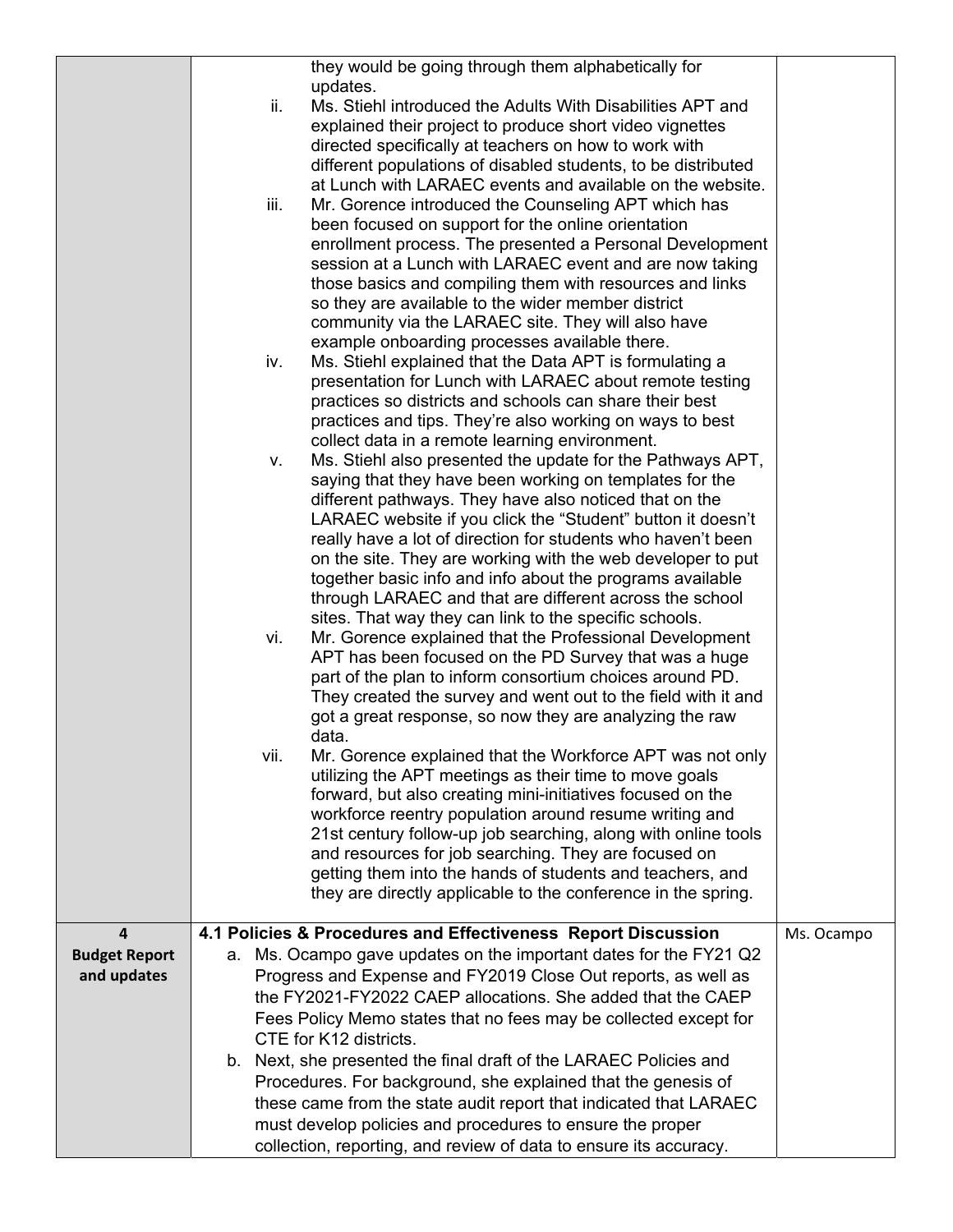|                 | i.<br>They contracted Vasquez and Co. to develop those, and<br>Vasquez met with the LARAEC office and with member<br>districts, and they have summarized their findings. It has<br>been circulated to all member districts with multiple<br>opportunities for comment and revision.<br>ii.<br>In the timeline, they are presenting it currently for board<br>approval and implementation by March or April, and once<br>it's approved, they can get rolling on the professional<br>development plan associated with it, starting in March<br>through June.<br>c. Dr. Gallardo asked if today's report and discussion were<br>informational only, which Ms. Ocampo confirmed.<br>d. Mr. Asturias clarified that this presentation is so that the procedures<br>can be presented as an action item at the March meeting, and in<br>addition they will be presenting a quote from Vasquez and Co. to<br>develop the professional development for implementing the policies<br>and procedures.<br>e. Dr. Cornner added that it takes a lot of work on the back end to<br>distill so much information into a few slides, and he thanked the<br>LARAEC office team and the team leads from across member<br>districts for all of their hard work.<br>4.2 Fiscal Year 2021 22 Preliminary Allocations<br>a. Ms. Ocampo directed the board to their packets and explained the<br>CAEP preliminary allocations for FY21-22 which were released by<br>the state last week. Based on the approved formula from last year,<br>the board decided to take LACCD and LARAEC office off the top.<br>Subtracting that, they get the preliminary allocations for each<br>member district. These numbers are not yet set because there may<br>be a revise. |              |
|-----------------|-----------------------------------------------------------------------------------------------------------------------------------------------------------------------------------------------------------------------------------------------------------------------------------------------------------------------------------------------------------------------------------------------------------------------------------------------------------------------------------------------------------------------------------------------------------------------------------------------------------------------------------------------------------------------------------------------------------------------------------------------------------------------------------------------------------------------------------------------------------------------------------------------------------------------------------------------------------------------------------------------------------------------------------------------------------------------------------------------------------------------------------------------------------------------------------------------------------------------------------------------------------------------------------------------------------------------------------------------------------------------------------------------------------------------------------------------------------------------------------------------------------------------------------------------------------------------------------------------------------------------------------------------------------------------------------------------------------------------------------------|--------------|
| 5               | 5.1 Equity Training Phase III, Train□the□Trainer Proposal and                                                                                                                                                                                                                                                                                                                                                                                                                                                                                                                                                                                                                                                                                                                                                                                                                                                                                                                                                                                                                                                                                                                                                                                                                                                                                                                                                                                                                                                                                                                                                                                                                                                                           | Mr. Gorence  |
| Information/Dis | <b>Discussion</b>                                                                                                                                                                                                                                                                                                                                                                                                                                                                                                                                                                                                                                                                                                                                                                                                                                                                                                                                                                                                                                                                                                                                                                                                                                                                                                                                                                                                                                                                                                                                                                                                                                                                                                                       | Mr. Asturias |
| cussion Items   | Mr. Gorence explained that this issue had two parts, and<br>а.<br>referred the board to their report. For context, this<br>discussion started in August when the CAEP office<br>requested information in consortia's annual plans around<br>how they are addressing issues around equity.<br>b. Following that, CalPro was invited by the board to present<br>on how related training might be rolled out to LARAEC.<br>They suggested a three-phase approach:<br>Phase one is the presentation from CalPro<br>i.<br>Phase two is inviting member districts to participate<br>ii.<br>in training provided by CalPro<br>Phase three is a LARAEC-tailored professional<br>iii.<br>development around equity that would be a "train the<br>trainer" event and training.<br>c. At the last board meeting there was a report and discussion<br>around the member district participation with the equity<br>training. The board expressed interest in hearing from                                                                                                                                                                                                                                                                                                                                                                                                                                                                                                                                                                                                                                                                                                                                                                            | Ms. Stiehl   |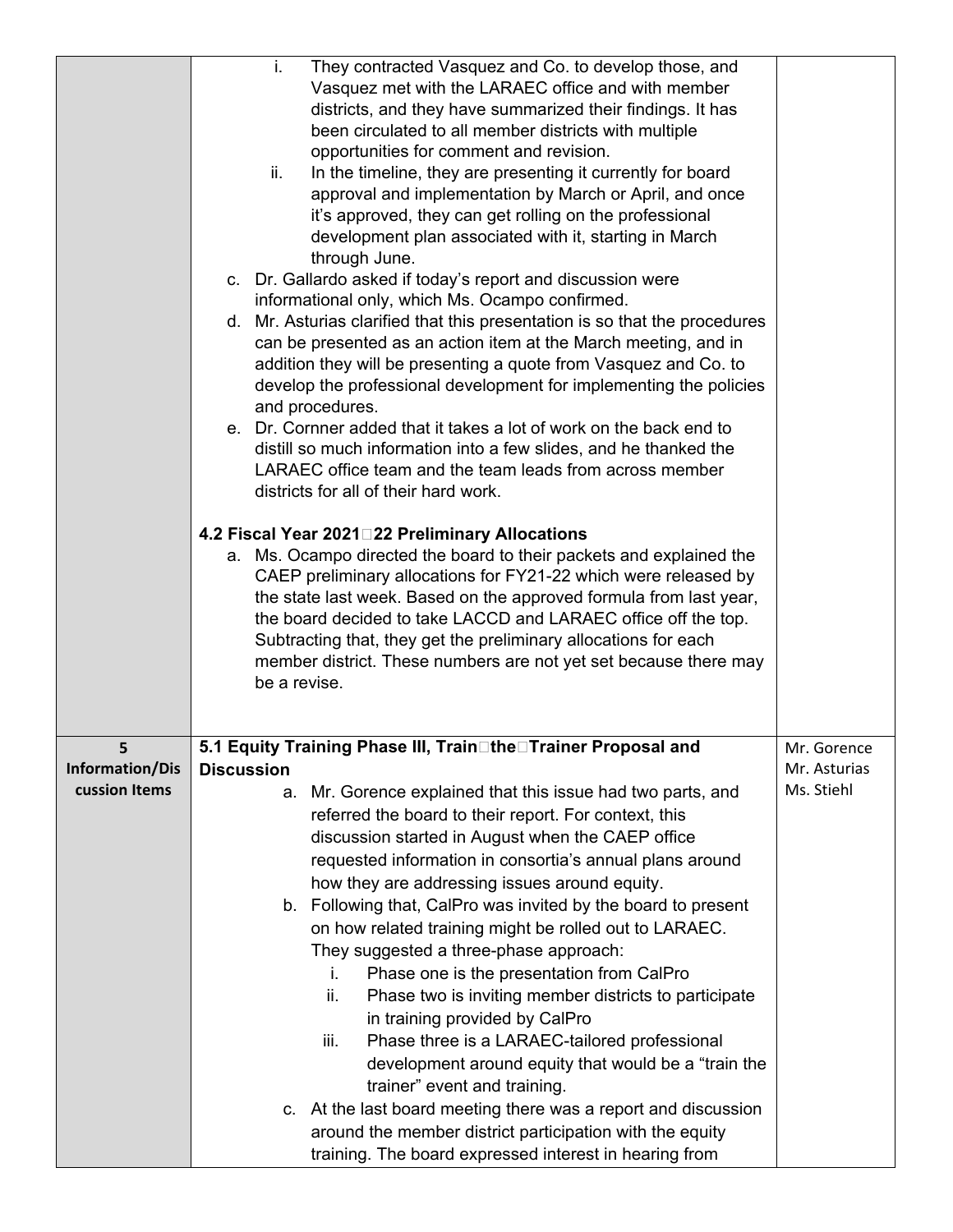|  |      | member district personnel who had participated in the       |  |
|--|------|-------------------------------------------------------------|--|
|  |      | training. Member districts were invited to select personnel |  |
|  |      | who participated in the training to give feedback.          |  |
|  |      | d. Burbank USD - Marianne Noss and Yanira Chavez            |  |
|  | İ.   | Mr. Gorence explained that Ms. Chavez was unable            |  |
|  |      | to attend due to another meeting. Ms. Noss said that        |  |
|  |      | she took the training with Ms. Lee and Ms. Chavez           |  |
|  |      | and they all found it beneficial.                           |  |
|  | ii.  | They examined some beliefs and concepts for them            |  |
|  |      | to question at BUSD, as well as how they are                |  |
|  |      | providing equity and how they can do it better. They        |  |
|  |      | all put together a presentation for a staff meeting to      |  |
|  |      |                                                             |  |
|  |      | bring out interesting points on equity and what that        |  |
|  |      | really means.                                               |  |
|  | iii. | She thinks they should use the word "access equity",        |  |
|  |      | or "access to information", and how teachers can            |  |
|  |      | help students have more equity in the process.              |  |
|  | iv.  | She thinks the most impactful thing she learned was         |  |
|  |      | about microaggressions and microinsults.                    |  |
|  | V.   | As far as training the teachers and impacting them,         |  |
|  |      | Ms. Noss felt that they did have very impactful             |  |
|  |      | videos and articles to help teach about the way we          |  |
|  |      | develop superficial concepts about people.                  |  |
|  | vi.  | At BUSD, they asked teachers to look at themselves          |  |
|  |      | and develop strategies for helping students and for         |  |
|  |      | each teacher to develop their own program for               |  |
|  |      | having equity in their classroom, whether through           |  |
|  |      | tutoring or some other method.                              |  |
|  |      | e. Culver City USD - Daniel Gomez and Tasha Edwards         |  |
|  | i.   | Mr. Gomez said that it was a wonderful and eye-             |  |
|  |      | opening training, and one of the main things he liked       |  |
|  |      | was that it informed the trainees about how sensitive       |  |
|  |      | their words can be. He said that the intent of a            |  |
|  |      | teacher when communicating with students and                |  |
|  |      | peers is always positive, but things can be said that       |  |
|  |      | are still hurtful.                                          |  |
|  | ii.  | One exercise he really enjoyed was one where they           |  |
|  |      | were given different dialogue scenarios of students         |  |
|  |      | talking to students and/or teachers talking to              |  |
|  |      | students, and they were asked to evaluate where             |  |
|  |      | each fell on the range of cultural competency.              |  |
|  | iii. | He also liked that they were provided with                  |  |
|  |      | information, content, videos, and readings that the         |  |
|  |      | lessons were built on top of to reinforce what they         |  |
|  |      | had just been exposed to.                                   |  |
|  | iv.  | Finally, Mr. Gomez thought that the interactive part        |  |
|  |      | of being sent to breakout rooms really allowed one          |  |
|  |      | another to really grasp the information.                    |  |
|  |      |                                                             |  |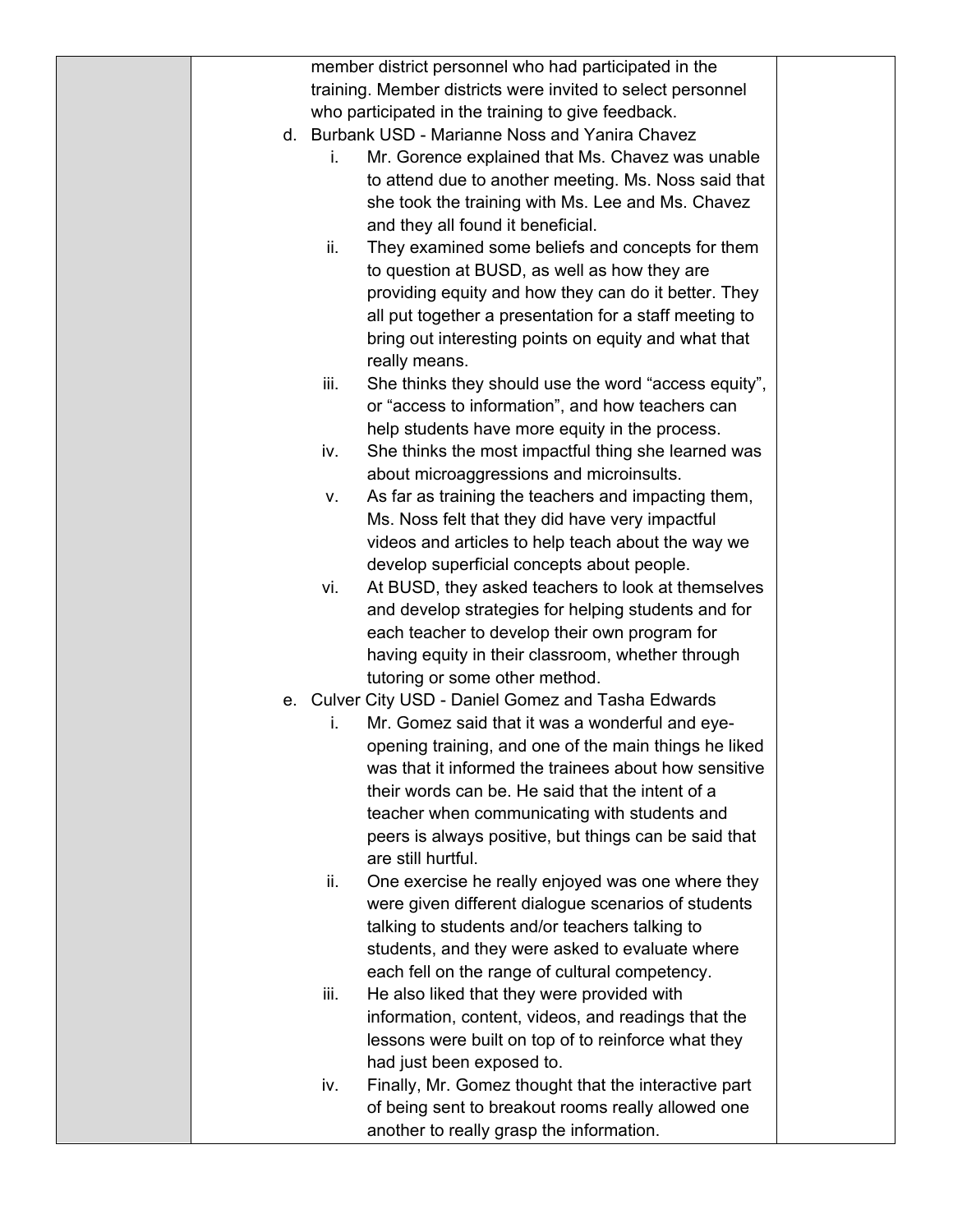| ν.   | Ms. Edwards said that the training was a little           |  |
|------|-----------------------------------------------------------|--|
|      | different for her since she's part of the office/clerical |  |
|      | staff, and what was beneficial to her was learning        |  |
|      | about differences in implicit and explicit biases when    |  |
|      | they first encounter their customers. She said they       |  |
|      | sometimes assume they want one program or                 |  |
|      | another based on their speech or vocabulary or            |  |
|      | appearance. So it was very helpful for their              |  |
|      | interactions with new customers and students as the       |  |
|      | first point of welcoming, and to be able to let the       |  |
|      | students speak for themselves before deciding             |  |
|      | which program they should go to.                          |  |
| vi.  | She added that she is new to adult ed, having come        |  |
|      | from K12, so it was great to meet new faces and           |  |
|      | make new contacts. She thought the training was           |  |
|      | well-organized, and is eager to implement it at her       |  |
|      | school site.                                              |  |
| f.   | Los Angeles USD - Juan Noguera                            |  |
| İ.   | Mr. Noguera believed that the trainer did a fantastic     |  |
|      | job with the limitations of online learning and           |  |
|      | teaching online, and keeping everyone engaged.            |  |
| ii.  | The content was well organized and made him               |  |
|      | reflect on what they do every day to provide access       |  |
|      | and equity to all their students.                         |  |
| iii. | It also encouraged him to look at the data from a         |  |
|      | different perspective, and in the breakout rooms they     |  |
|      | were able to analyze how to use that data to have         |  |
|      | tough conversations to address important issues in        |  |
|      | equity and access.                                        |  |
| iv.  | Mr. Noguera gave an example: suppose 90% of               |  |
|      | students are doing just fine, but 10% are not. They       |  |
|      | cannot take the 90% figure and stop there; they           |  |
|      | should measure success by helping every single            |  |
|      | student and elevating them to the same playing            |  |
|      | level.                                                    |  |
| ν.   | He added that they did not have time to cover             |  |
|      | everything, but the homework was very well                |  |
|      | organized. He believes that homework should make          |  |
|      | you reflect on what you learned that day, and he          |  |
|      | believes it was very effective as well.                   |  |
| vi.  | Finally, he believes they have a huge thing to do to      |  |
|      | provide equity and access to all of their students,       |  |
|      | and that access is going to make a difference in the      |  |
|      | community. He left the board with a quote from a          |  |
|      | Hindu philosopher, Jiddu, who said "The ability to        |  |
|      | observe without evaluating is the highest form of         |  |
|      | intelligence." He thinks they have to observe people      |  |
|      | and their programs keeping that in mind.                  |  |
|      |                                                           |  |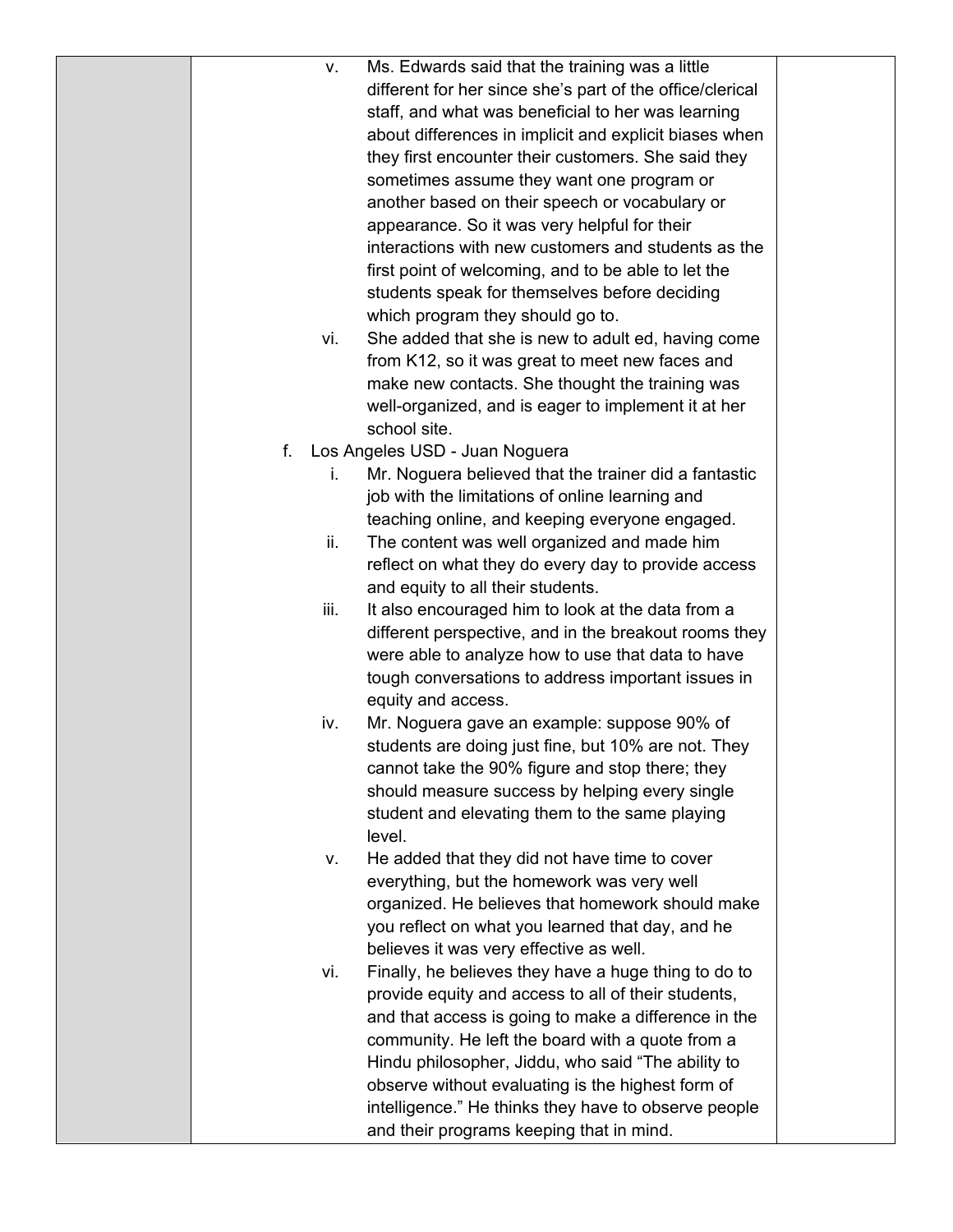| q. | Dr. Gallardo was intrigued by the testimonials and the          |  |
|----|-----------------------------------------------------------------|--|
|    | presentation and training, complimenting them on a great        |  |
|    | job and thanking everyone.                                      |  |
|    | h. Ms. Montes echoed that, and gave kudos to the LARAEC         |  |
|    | team for finding quality equity PD training that strikes the    |  |
|    | right tone and presentation style to allow the examination of   |  |
|    | bias and the opportunity to process learning through            |  |
|    | breakout rooms.                                                 |  |
| i. | Ms. Lee commented that when they did the full staff training    |  |
|    | at BUSD, most of the people in attendance were either           |  |
|    | highly satisfied or satisfied with the presentation.            |  |
| j. | Mr. Gorence thanked the board for their comments and            |  |
|    | moved on to the second part of this item, which was the         |  |
|    | continuation of a board discussion from last meeting about      |  |
|    | the "train the trainer" proposal from the American Institutes   |  |
|    | for Research, which would be the phase three rollout of the     |  |
|    | CalPro equity training.                                         |  |
|    | Basically, the scope of work for AIR would be to<br>i.          |  |
|    | develop materials and resources specifically tailored           |  |
|    | to the needs of LARAEC member districts with the                |  |
|    | goal of developing and increasing capacity for equity           |  |
|    | training in member districts.                                   |  |
|    | ii.<br>There are two parts to this: one is the preparation      |  |
|    | and creation phase of resources which will be                   |  |
|    | maintained and scored by LARAEC via Moodle                      |  |
|    | server.                                                         |  |
|    | iii.<br>The second portion is the rollout of the training which |  |
|    | is really in three phases:                                      |  |
|    | 1. Part one is making materials and resources                   |  |
|    | available to trainers or people participating in                |  |
|    | the training as it gets closer.                                 |  |
|    | 2. Part two is the training itself, which is over               |  |
|    | two full days.                                                  |  |
|    | 3. Part three is AIR providing ongoing follow up                |  |
|    | expert support and hands-on support after                       |  |
|    | training to support personnel designated as                     |  |
|    | trainers in member districts.                                   |  |
|    | If there are no objections, the idea is to have this<br>iv.     |  |
|    | voted on as an action item at the next board                    |  |
|    | meeting.                                                        |  |
|    | k. Dr. Cornner asked if Moodle was used uniformly across        |  |
|    | USDs at present, and Mr. Gorence clarified that it was not.     |  |
|    | AIR specifically uses Moodle to create their materials. In      |  |
|    | discussions with LARAEC's webmaster, they said it would         |  |
|    | not be a problem to utilize a Moodle server with their          |  |
|    | website.                                                        |  |
|    | i.<br>Dr. Cornner suggested that it might be good in the        |  |
|    | initial stages to stay software agnostic so they can            |  |
|    | have conversations later about what would be the                |  |
|    |                                                                 |  |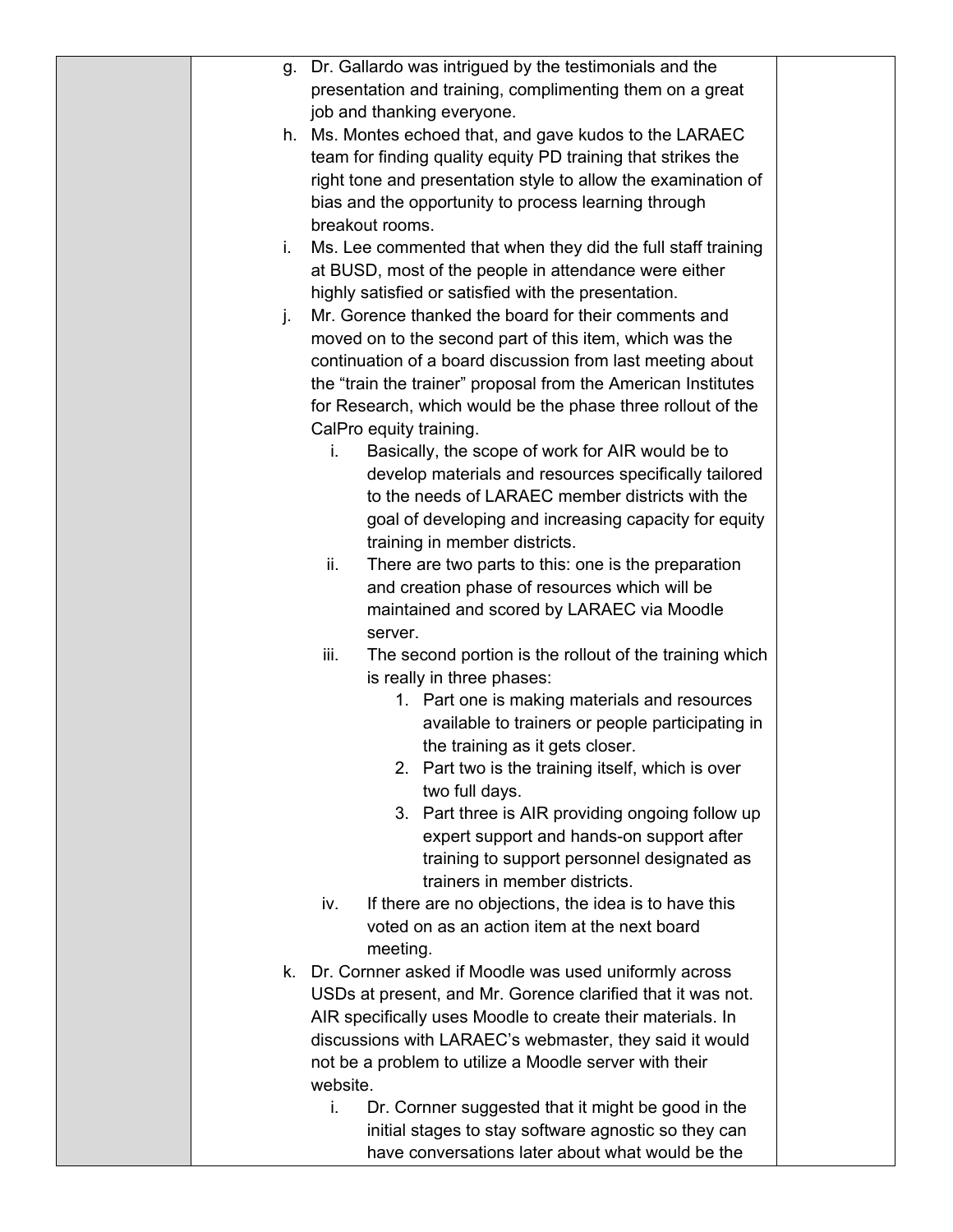most appropriate and best system to provide the training across all USDs. He thinks building Moodle into the initial proposal ties their hands with the potential to build something most beneficial to their trainers and students.

- ii. Mr. Gorence asked Dr. Cornner if he had a platform in mind to build the training on, and Dr. Cornner said he thought it would be good to do an inventory of what the various USDs are using. LACCD uses Canvas, as do some other USDs; there may be different ways of approaching this, but they may want to go with whatever benefits the most USDs.
- l. Ms. Montes liked the term "software agnostic", and thought it was critical for LARAEC to be able to build it at the right point to have it accessible for all of them. They would not want to be restricted, then have to build something different with cost associated when they have already paid AIR \$21,000 for the development of equity training and \$22,922 for the training of trainers.
- m. Mr. Stark agreed with everything that has been said, and as a follow-up said that one thing they are trying to get better at in LAUSD regarding PD is doing a better job of archiving everything so it can be used later, for example for their onboarding process and so they don't have to reinvent the wheel for PD every time. Whatever the content, LAUSD would ask that it be compatible with whatever format a district uses. He thinks it might also be helpful for staff to develop a LARAEC matrix examining how this training dovetails with and supports existing LARAEC efforts to create and improve PD.
- n. Ms. Montes agreed with Mr. Stark and would like to see those alignments so they can speak to that with their districts and further cultural proficiency. She heard Mr. Noguera in his testimonial say there was some alignment there, but those kind of connections would be really helpful in selling the training to CCUSD.
- o. Dr. Gallardo agreed with everything said, and thought it was appropriate to do that inventory and make it more available to every member district.
- p. Ms. Lee added that after the training, it was sometimes hard to maintain that information, and she ended up transferring it to her own desktop in order to keep the information. It was taken down about a month after the program, so she emphasized that it will be very important to keep new PD archived and accessible to LARAEC.
- q. Mr. Gorence summarized that the board directives seem to be to explore with AIR what platform availability there is to provide accessibility, and also to create a matrix showing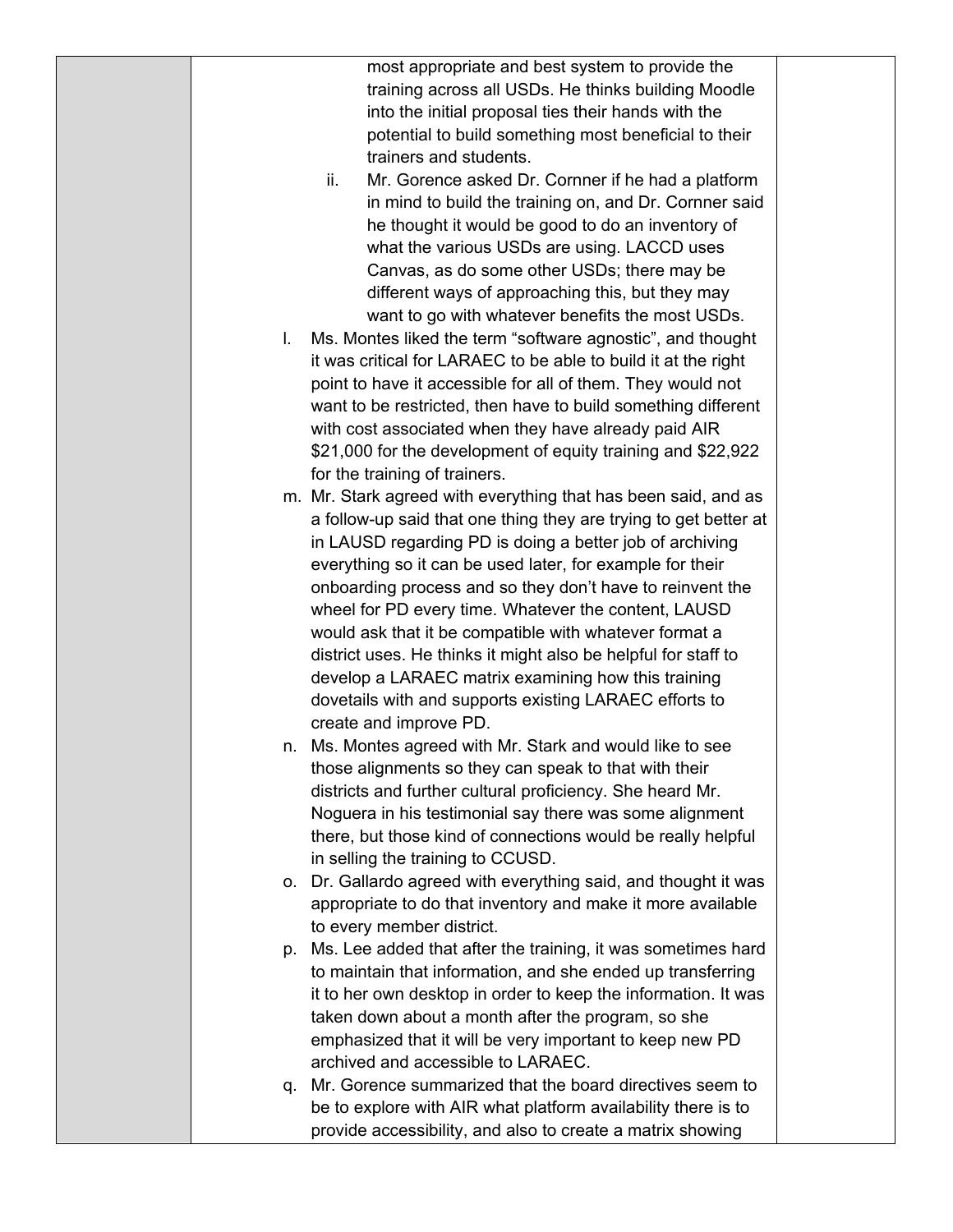transparently how this new training fits with the existing practices and initiatives in LARAEC.

i. Ms. Montes also requested that they identify where their research practices are coming from, which will help when going back to member districts to show how it aligns with them.

## **5.2 The LARAEC EDGE Report**

- a. Ms. Stiehl updated the board that they now have the flyer for the event, which will have registration info added and then sent out to be distributed. They are currently working on last-minute tweaks to the website to provide the functionality for students to register and for presenters to submit proposals, etc.
- b. They have had some advisory brainstorming sessions over the past couple weeks with APT members, point persons, and member district stakeholders attending in order to make sure they're including issues that students want and teachers love.
	- i. There were three sessions, one on tech support and overall conference structure, one on academics and pathways to college, and one on CTE, apprenticeships, and support services.
	- ii. They have another session coming up on Friday which Dr. Mullen has set up to talk with the noncredit deans about what their participation in the event might be.
	- iii. Out of the brainstorming sessions, teachers really wanted to be able to have hands-on demonstrations in CTE, noting that MUSD has done a similar event to this for years bringing high schoolers in to see their programs and take part in hands-on demonstrations.
	- iv. They also wanted to create networking rooms for Q and A's with students so if they have direct questions they can ask a college counselor.
	- v. Additionally, since APTs are working on things directly related to things students and teachers want to see at the Edge conference, the Workforce APT is working on events around resume writing and job searches. They want to have APT members and inhouse LARAEC experts that they've reached out to who have presented at conferences past.
	- vi. Ms. Stiehl explained that another thing that came out of the advisory sessions was the idea of exploring "wraparound services" in addition to talking about registration and financial prep. Wraparound services cover ways to help students deal with barriers to participating in LARAEC programs and also to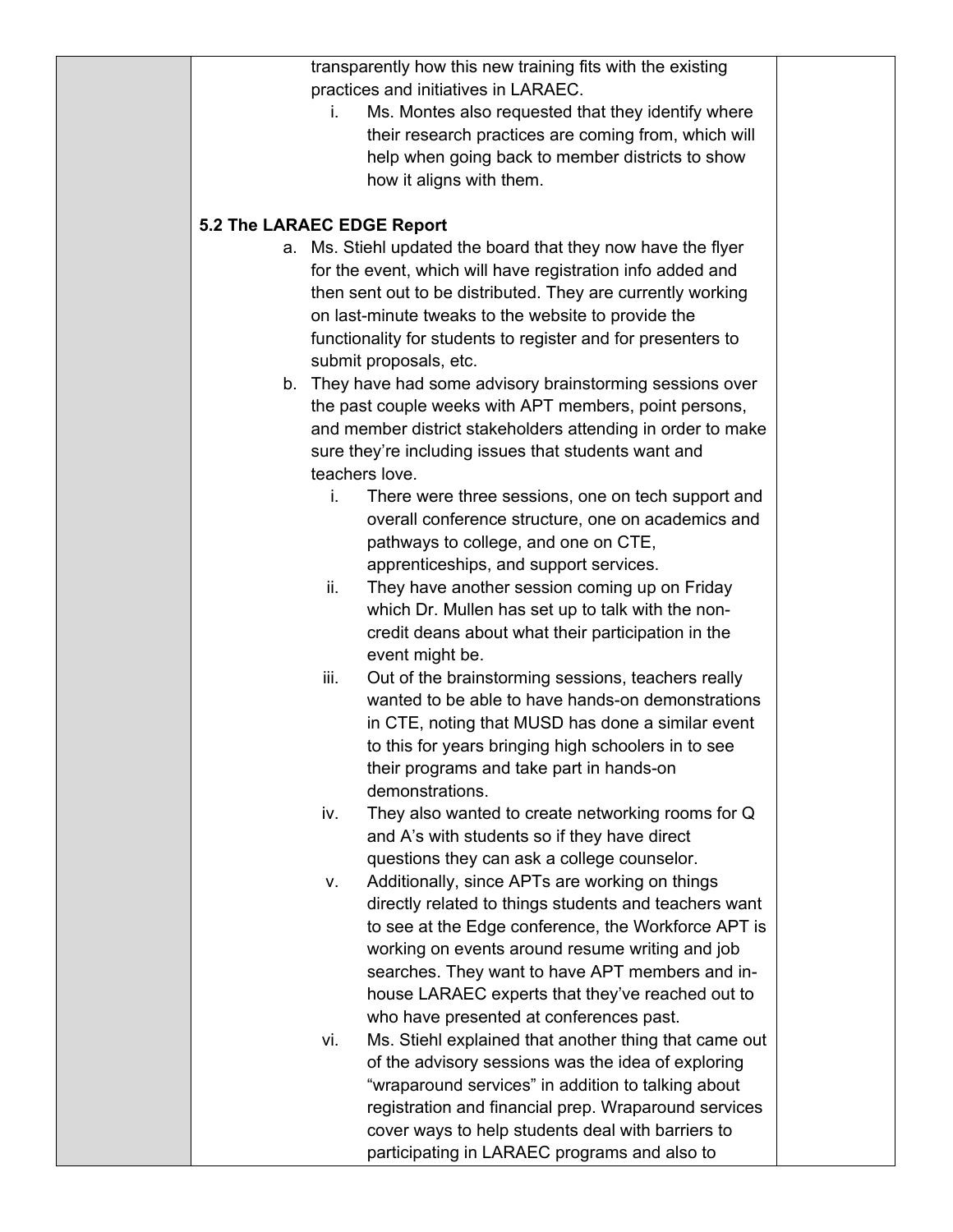|                     |               |    |       | transitioning to college: services like the Family                                                               |           |
|---------------------|---------------|----|-------|------------------------------------------------------------------------------------------------------------------|-----------|
|                     |               |    |       | Resource Center at Valley College. They also want                                                                |           |
|                     |               |    |       | to have reps from wraparound services presenting at                                                              |           |
|                     |               |    |       | the Edge conference.                                                                                             |           |
|                     |               |    | vii.  | Also, they want to have presentations around                                                                     |           |
|                     |               |    |       | general around adult ed and the programs LARAEC                                                                  |           |
|                     |               |    |       | offers in addition to pathways so that if parents                                                                |           |
|                     |               |    |       | attend the conference with their students, they might                                                            |           |
|                     |               |    |       | see programs that fit them.                                                                                      |           |
|                     |               |    | viii. | In addition, the conference will be three four-hour                                                              |           |
|                     |               |    |       | blocks at different times on Thursday, Friday, and                                                               |           |
|                     |               |    |       | Saturday to try to attract as many different types of                                                            |           |
|                     |               |    |       | populations as possible.                                                                                         |           |
|                     |               |    | ix.   | They are also updating the conference website;                                                                   |           |
|                     |               |    |       | previously, the website tended to be geared towards                                                              |           |
|                     |               |    |       | teachers who were familiar with conferences, so                                                                  |           |
|                     |               |    |       | they are rethinking the Conference Center online to                                                              |           |
|                     |               |    |       | be more student friendly and to have basic                                                                       |           |
|                     |               |    |       | information also available in Spanish with Google                                                                |           |
|                     |               |    |       | translator on standby for other languages they might                                                             |           |
|                     |               |    |       | need.                                                                                                            |           |
|                     |               |    | Х.    | Mr. Gorence added that there was a ton of                                                                        |           |
|                     |               |    |       | enthusiasm from the field when they held these                                                                   |           |
|                     |               |    |       | advisory events, and the advisors, teachers and                                                                  |           |
|                     |               |    |       | support personnel all thought this was a terrific idea,                                                          |           |
|                     |               |    |       | especially now. Ms. Stiehl added that they even                                                                  |           |
|                     |               |    |       | gave them ideas on outreach and specific                                                                         |           |
|                     |               |    |       | populations to reach out to.                                                                                     |           |
|                     |               |    | xi.   | Mr. Stark thanked all of the LARAEC office                                                                       |           |
|                     |               |    |       | personnel and point people for their hard work and                                                               |           |
|                     |               |    |       | innovation.                                                                                                      |           |
|                     |               |    |       |                                                                                                                  |           |
| 6                   | <b>LAUSD:</b> |    |       |                                                                                                                  | Mr. Stark |
| <b>Board Member</b> |               |    |       |                                                                                                                  |           |
| <b>Reports</b>      |               |    |       | a. Mr. Stark reported that the LAUSD superintendent                                                              |           |
|                     |               |    |       | announced today that it will hopefully open up a                                                                 |           |
|                     |               |    |       | vaccination center soon at Hollywood Park in Inglewood                                                           |           |
|                     |               |    |       | for all LA County public and private school employees. It                                                        |           |
|                     |               |    |       | will be a public service to the community much like their<br>meal program that has delivered 80 million meals to |           |
|                     |               |    |       | children and 25 million meals to adults. The Hollywood                                                           |           |
|                     |               |    |       | Park effort will be in partnership with the LA Rams. Mr.                                                         |           |
|                     |               |    |       | Stark said they can send the information to LARAEC                                                               |           |
|                     |               |    |       | member districts, and Dr. Gallardo greatly appreciated                                                           |           |
|                     |               |    | that. |                                                                                                                  |           |
|                     |               |    |       |                                                                                                                  |           |
|                     | <b>BUSD:</b>  |    |       |                                                                                                                  | Ms. Lee   |
|                     |               | а. |       | Ms. Lee shared that their CNA classes are starting up                                                            |           |
|                     |               |    |       | again mid-March, and that a decision has not been made                                                           |           |
|                     |               |    |       | yet as to whether summer school will be in person or online.                                                     |           |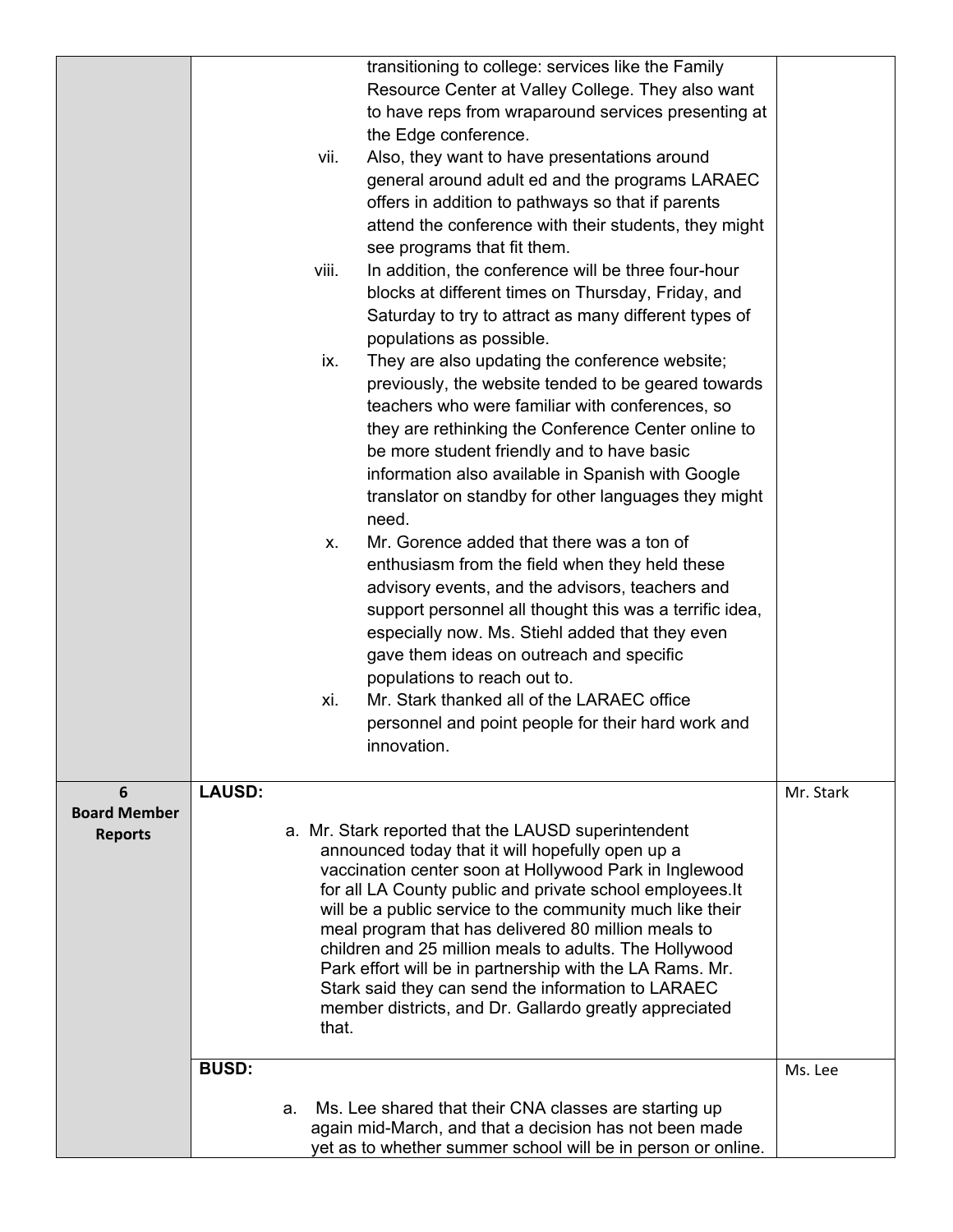|               | Given that there is interest in both among students, they are<br>looking at developing a hybrid system for teachers and<br>students.                                                                                                                                                                                                                                                                                                                                                                                                                                                                                                                                                                                                                                                                                                                                  |              |
|---------------|-----------------------------------------------------------------------------------------------------------------------------------------------------------------------------------------------------------------------------------------------------------------------------------------------------------------------------------------------------------------------------------------------------------------------------------------------------------------------------------------------------------------------------------------------------------------------------------------------------------------------------------------------------------------------------------------------------------------------------------------------------------------------------------------------------------------------------------------------------------------------|--------------|
| <b>LACCD:</b> | a. Dr. Cornner congratulated the USDs for being able to start<br>looking at returning to in-person learning, noting that the<br>institutions of higher learning had different guidelines. The<br>county has not provided guidance for what it will look like<br>when they transition into red, which seems likely over the<br>next few weeks. The state has, so LACCD has put together<br>what they are calling their Reengagement Plan: rather than<br>merely returning to pre-COVID circumstances, they are                                                                                                                                                                                                                                                                                                                                                         | Dr. Cornner  |
|               | looking at doing things better than they had in the past.<br>b. The two most important parts of the way they are working<br>with their adult ed population is the allowance in the Red<br>Tier for onsite testing, which they are looking forward to<br>reengaging. And second, once they get to the Orange Tier,<br>they can start to see classes return to onsite, whether on<br>campus or offsite.<br>c. They are actively engaging those plans as they prep for<br>summer and fall and are looking forward to the opportunity<br>to reengage non-credit students in their adult programs who<br>have suffered the most due to COVID. They are populations<br>that traditionally suffer more from economic conditions<br>without a face-to-face option, and that lack has strikingly<br>affected LACCD's relationship with communities and<br>students they serve. |              |
| <b>MUSD:</b>  | Dr. Gallardo reported that MUSD is still not going back on<br>a.<br>campus until, as currently planned, the fall semester which<br>starts August 2021. Summer school will be online. He<br>thinks their teachers have done a phenomenal job meeting<br>the needs of the community, and like Dr. Cornner said<br>MUSD is looking at ways to be even better once things<br>reopen and in-person learning can resume.<br>He is also happy that vaccinations are coming, considering<br>b.<br>that MUSD has lost so many family members, staff, and<br>students to COVID. They are looking forward to seeing<br>each other in person again.                                                                                                                                                                                                                               | Dr. Gallardo |
| <b>CCUSD:</b> |                                                                                                                                                                                                                                                                                                                                                                                                                                                                                                                                                                                                                                                                                                                                                                                                                                                                       | Ms Montes    |